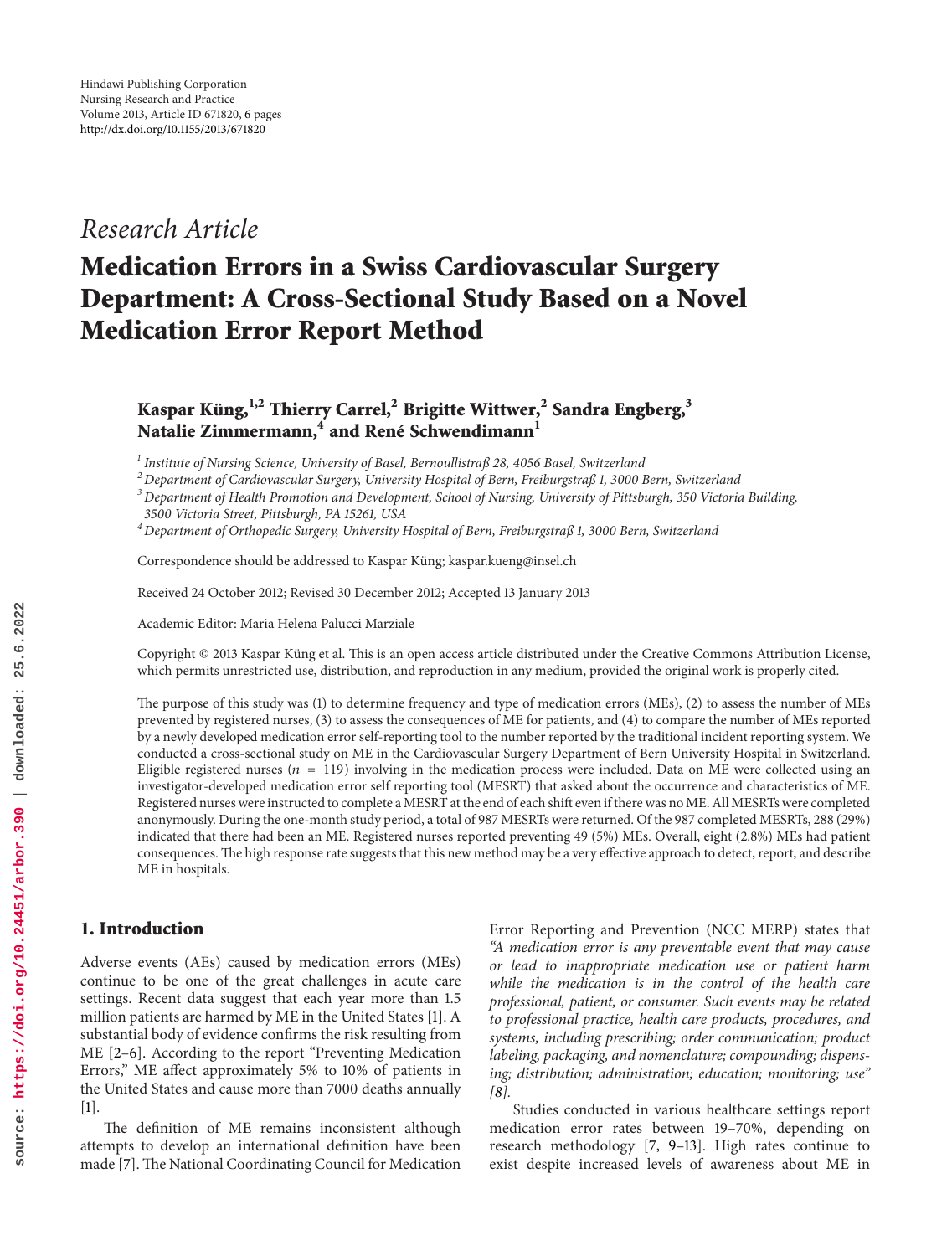**2. Methods**

*2.1. Design.* A Cross-sectional study design was used to assess medication error events.

*2.2. Setting and Sample.* The study was conducted in the Cardiovascular Surgery Department of the University Hospital of Bern, Switzerland. The department consists of five units including 60 patient beds. A convenience sample of registered nurses (RNs) involved in direct patient care was recruited. All RNs ( $n = 119$ ) working on the units during the data collection period were eligible to participate in the study. The mean age of the RNs was 36 years (SD 10.8). The mean work experience was 9.5 years (SD 9.0), and the mean work experience in the cardiovascular surgery setting was 5.6 years (SD 5.0).

*2.3. Variables.* The outcome variables of interest in this study were (1) ME frequency and type, (2) ME prevention by RNs, and (3) ME consequences for patients.

*2.4. Unit of Analysis.* To calculate the incidence of ME during the one-month study period the unit of analysis in this study was the number of administered medication doses. The amount of administered doses during the data collection period was calculated retrospectively by medical chart review.

*2.5. Medication Process and Definition.* According to Aspden [1], the medication process is a five-step process that encompasses ordering, transcribing, preparing, administering, and monitoring. The clinical medication use process in the study department is in line with this five-step process, and the RNs in our department are responsible in all steps but the ordering.

After a physician ordered a medication regime for a patient, nurses proofread the prescription, transcribe the handwritten medication orders into a separate medical chart, prepare the medication, according to the written information, administer the medication and monitor the effects after the patient receives the medication.

In our study, we have considered MEs as errors that occurred during ordering, transcription of the order, and during medication administration. Categories of medication errors were further defined as follows:

- (1) wrong order: any order that was illegible, incomplete (missing of dosage, medication name, and intended administration method), or wrong (wrong prescription in terms of medication name, dosage, or administration method). If an RN detects an ordering error, the nurse needs to clarify the order with the physician who was involved;
- (2) wrong transcription: any medication order that was transcribed incorrectly from the physician's ordering sheet to a patient's medical chart by an RN;
- (3) wrong administration: any medication administration that deviates from at least one of the five rights (right patient, right medication, right dose, right route, and right time).

healthcare over the past decade and new developments in technology designed to reduce such errors [14]. One large study analysing when in the medication process ME occurred found that 39% of errors occurred during ordering, 38% during medication administration, 12% during order transcription, and 11% during medication dispensing [15]. Barker and colleagues reported that every fifth medication dose administered resulted in an error, including the wrong time of administration (43%), omission of a dose (30%), wrong dosage (17%), and other errors (10%) [16].

Cardiovascular medications have been cited as one of the most common classes of drugs associated with ME [2, 4, 15, 17]. LaPointe and Jollis detected a medication error prevalence rate of 32% in cardiovascular patients. In more than 40% of those MEs, cardiovascular medications were involved [17]. The Adverse Drug Event Prevention Study Group reported 2.4 odds of severe adverse drug events from cardiovascular medications compared to other medications [2, 4, 15]. Hence, ME in cardiovascular settings need special attention, and it can be assumed that cardiovascular patients are at an increased risk for negative consequences from ME. However, the exact rate of ME is difficult to determine due to varying methods of error reporting and calculating error rates. These differences make it difficult to compare data from different studies of ME. The information used to decide whether errors occurred depends strongly on the way in which the information is gathered, and many different methods have been used [18–21]. Examples of methods utilized to collect data on medication errors include critical incidence reporting systems (CIRSs), generally anonymous self-reporting tools used for ME reporting and analysis [22]; incidence reports which typically involve health care providers actively recording information on events [23]; direct observation; trigger tools; chart review; surveys of from health professionals or patients regarding drug related events. These methods can be complementary, and a combination may be useful [19, 20]. However, currently used methods like incident reports or chart reviews are known to underestimate the incidence of ME. Furthermore, most existing tools are not specifically designed to measure ME and may therefore miss certain types of ME. Since no data about pragmatic, easy to use, and low price ME reporting tools exist, new ME reporting approaches—focussing just on ME reporting—are ardently needed.

After an exhausting literature search, no studies utilizing a specific ME self reporting tool—aiming to report ME anonymously—could be identified. To close this gap, we conducted the first ME reporting study according to a novel method in a Swiss cardiovascular surgery department.

The purpose of this study was to examine ME events in a cardiovascular surgery department of a tertiary level hospital using a new medication error reporting method.

The specific aims of the study were (1) to determine frequency and type of ME, (2) to assess the number of MEs prevented by registered nurses, (3) to assess the consequences of ME for patients, and (4) to compare the number of MEs reported by a newly developed medication error self reporting tool to the number reported by the traditional incident reporting system.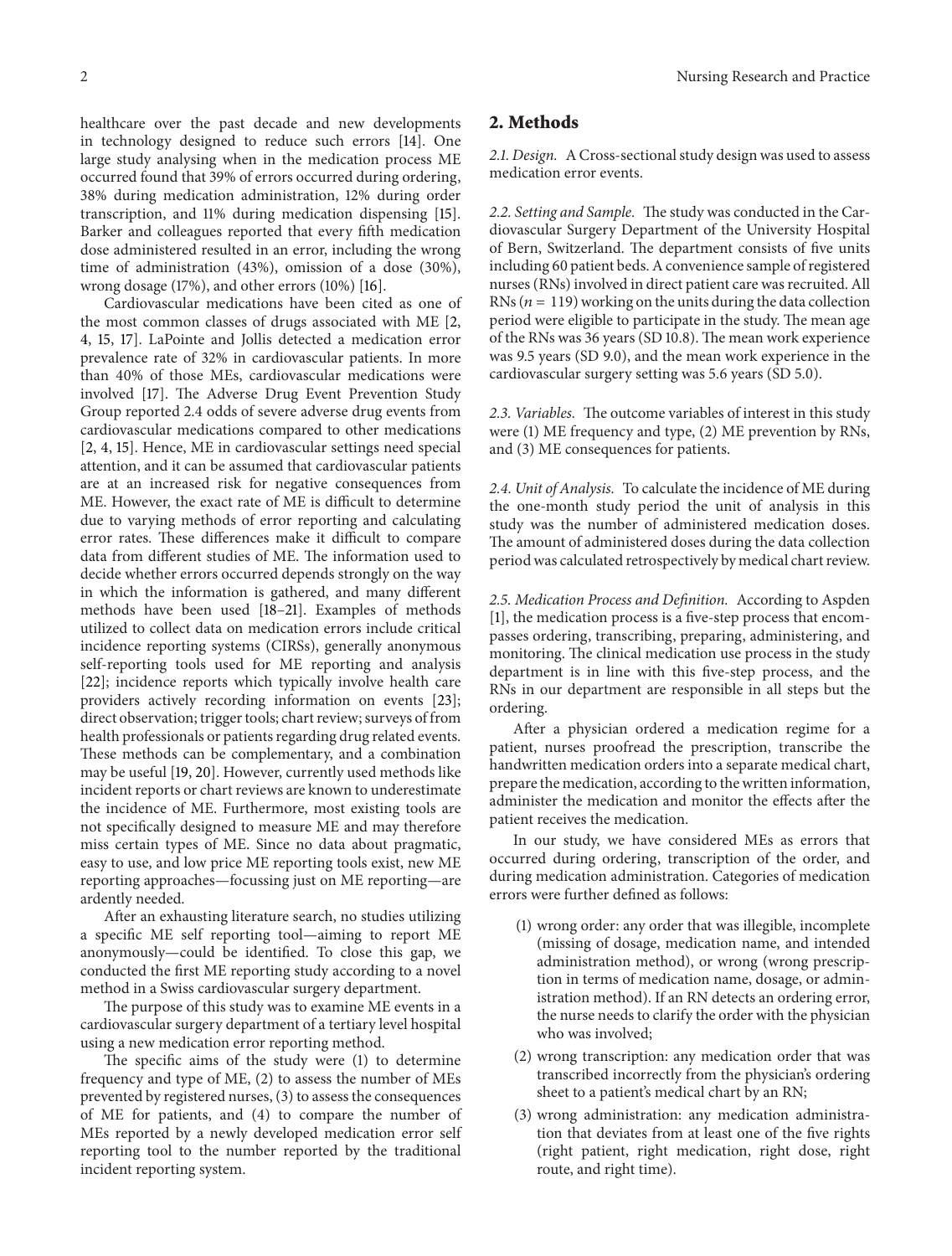Table 1: The medication error self reporting tool**(**MESRT) to report medication error events.

| During my shift, one of the following medication error-related<br>events occurred (please mark with a cross)                     |
|----------------------------------------------------------------------------------------------------------------------------------|
| $(1)$ $\Box$ I administered a <i>wrong medication</i> to a patient                                                               |
| $(2)$ $\Box$ I administered a <i>medication</i> at the <i>wrong time</i><br>(more than 30 minutes earlier or later than ordered) |
| $(3)$ $\Box$ I administered a <i>medication in a wrong dosage</i>                                                                |
| $(4)$ $\Box$ I administered a <i>medication to the wrong patient</i>                                                             |
| $(5)$ $\Box$ I administered a <i>medication the wrong route</i>                                                                  |
| $(6)$ $\Box$ A medication prescription was <i>illegible</i>                                                                      |
| $(7)$ $\Box$ A medication prescription was <i>incomplete</i>                                                                     |
| $(8)$ $\Box$ A medication prescription was <i>wrong</i>                                                                          |
| $(9)$ $\Box$ A medication prescription was <i>transcribed wrong</i>                                                              |
| $(10)$ $\Box$ The medication error event had no consequences for<br>the patient                                                  |
| $(11)$ $\Box$ The medication error event <i>had consequences</i> for the patient                                                 |

 $\rightarrow$  If yes, what consequences? (use the space below)

 $(12)$   $\Box$  I realised that there is an error involved, but I was able to prevent the error before it happened or resulted in patient harm

 $\rightarrow$  If yes, what kind of error could be prevented? (use the space below)

| $(13)$ $\Box$ No medication error-related event happened to me during<br>my shift |                      |                    |  |
|-----------------------------------------------------------------------------------|----------------------|--------------------|--|
| $\Box$ Morning shift<br>Date:                                                     | $\Box$ Evening shift | $\Box$ Night shift |  |

*2.6. Measurement.* To report ME events, we developed a specific medication error self reporting tool (MESRT) according the study purposes. This tool was composed of 13 items that collected specific data on ME frequency and type (such as errors during the ordering, transcribing, preparing, administering, and monitoring phases), ME prevented by RNs, and patient consequences attributable to ME events (Table 1).

This MESRT is a unique reporting method focussing specifically on ME events rather than addressing a variety of adverse events which might occur in hospitals. The MESRT consists of items to capture errors in the medication use process only. Moreover, we developed the MESRT as a pocket size booklet with 50 sheets (with instructions to complete one for ME event or if there were no errors to complete one at the end of the shift) each. Every registered nurse received a booklet and was instructed to report all MEs after they occurred. Finally, the MESRT allowed nurses to report MEs anonymously.

*2.7. Content Validity Testing.* Prior to the study, the MESRT was pilot tested with a focus group of 10 randomly selected RNs from the participating cardiovascular surgery units

A CVI can be computed for each item (I-CVI) on a given scale as well as for the entire scale (S-CVI). To calculate the I-CVI, all participating RNs were asked to rate the relevance of each MESRT item, using a 4-point likert scale  $(1 = not$ relevant,  $2 =$  somewhat relevant,  $3 =$  quite relevant, and  $4 =$ highly relevant). Then, for each item, the I-CVI was computed as the number of nurses giving a rating of either 3 or 4, divided by the number of nurses rating the item. The average S-CVI was computed by adding all I-CVIs and dividing this sum by the total number of items ( $n = 13$ ). An average S-CVI of 0.90 or higher is considered to indicate excellent content validity [24]. Our pretest resulted in an average S-CVI of 0.93, reflecting an excellent content validity.

*2.8. Data Collection Method.* RNs were informed about the purpose of the study and how to use the MESRT to report ME events. The principle investigator reviewed the 13 items included in the MESRT and how to respond to them with each of the participating RNs to minimize reporting bias. Nurses were informed by the principle investigator during information rounds one week before the data collection phase. During the data collection period, information rounds were offered daily.

Prior to data collection, each RN received a standardized pocket size booklet with 50 MESRT reporting sheets. RNs were instructed to complete MESRT after each medication error and, if there were no errors during their shift, to complete one indicating that there had been no errors at the end of their shift. Consequently, each RN completed a MESRT at the end of their shift regardless of whether an ME occurred or not. If more than one ME event occurred during the shift, the RN completed a MESRT for each event. Completed MESRTs were dropped in the study-box on every unit. No personal identifying data were collected. Data collection took place from October 1st to 31st of 2009. The MESRT was used in addition to the hospital's critical incident reporting system (CIRS) which is used to voluntarily report AEs including those in the cardiovascular department. In the cardiovascular surgery department, CIRS was implemented in 2006. All RNs were informed that their CIRS reporting practice was not to be interrupted during the one-month study period and that all AEs should be reported through CIRS as usual, independently of completing the MESRT.

*2.9. Data Analysis.* Collected MESRT data were entered into SPSS for Windows (V16.0, SPSS, Inc., Chicago, IL) by the principle investigator. To determine ME frequency and type, number of MEs prevented by RNs, and patient consequences attributable to ME, data were analyzed using descriptive statistic methods (frequencies, percentages, means, and standard deviations).

*2.10. Ethical Considerations.* As voluntary reporting and disclosure of ME may pose a highly sensitive issue among health care professionals, identity protection and confidential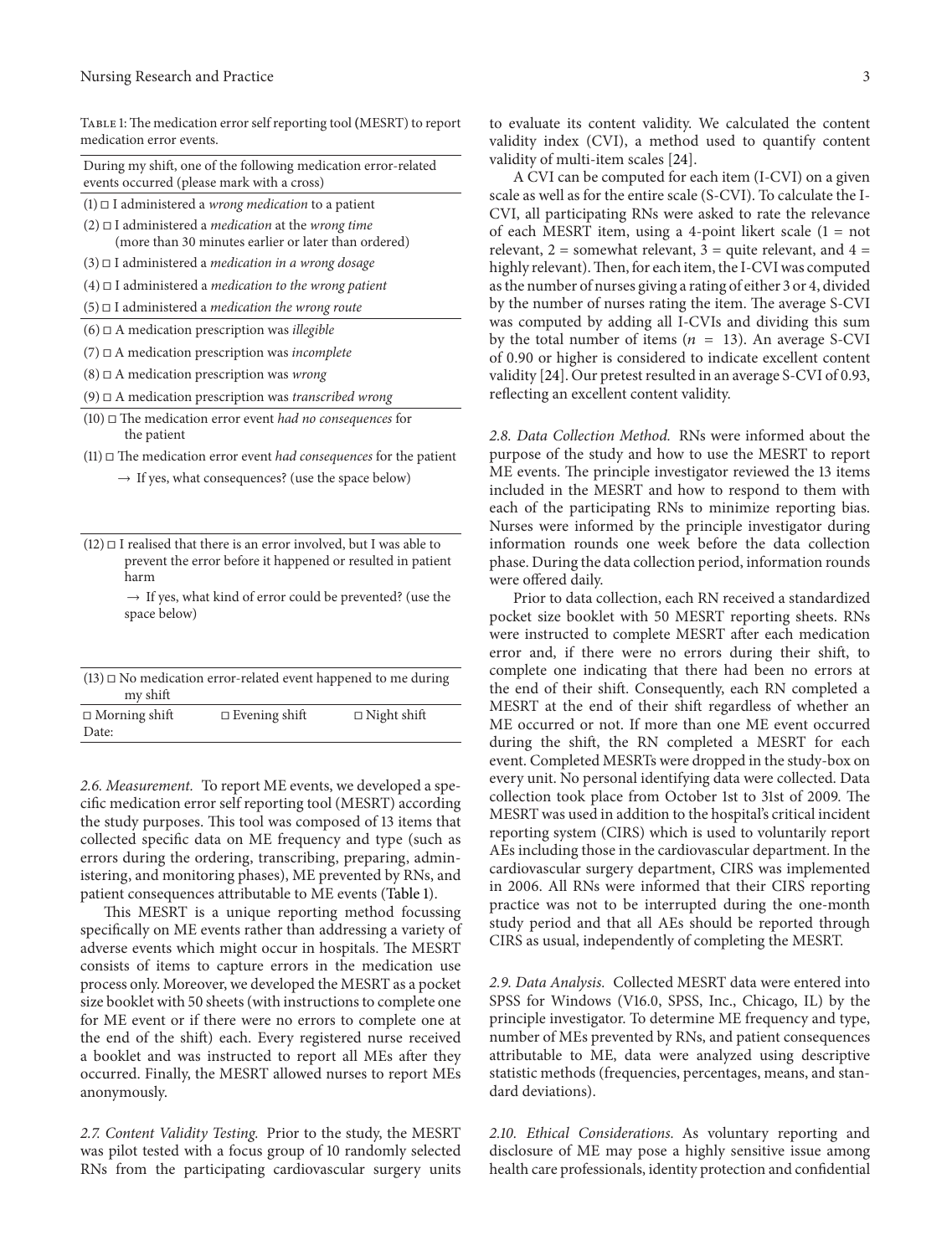Table 2: Types, frequencies, and categories of medication errors.

| Type of medication error | N(%)       | Category |
|--------------------------|------------|----------|
| Wrong time               | 139 (48.3) | С        |
| Wrong transcription      | 38 (13.2)  | B        |
| Incomplete prescription  | 33(11.5)   | A        |
| Illegible prescription   | 32(11.0)   | А        |
| Wrong dose               | 20(7.0)    | C        |
| Wrong prescription       | 19(6.6)    | А        |
| Wrong medication         | 6(2.1)     | C        |
| Wrong route              | 1(0.4)     | C        |
| Wrong patient            | 0(0)       | C        |

A: ordering error; B: transcribing error; C: administration error.

use of data were guaranteed. Participants provided written informed consent prior to the data collection, and selfreporting was voluntary during data collection. Our study was approved by the Ethical Board of the Canton of Bern.

#### **3. Results**

During the one-month study period, a total of 24, 617 medication doses were administered to cardiovascular patients. During this timeframe, 288 MEs were reported on MESRTs. The incidence of ME in this study was 1.2% based on reported ME in relation to the total administered medication doses.

A total of 987 MESRTs were returned (response rate 84%). In fact, 650 (66%) RNs reported that no ME occurred during their shift. A total of 288 of the MESRTs (29%) reported an ME. RNs reported preventing 49 MEs (5% of completed MESRTs). Of the 288 reported MEs, eight (2.8%) revealed information that ME had a consequence for a patient such as extra patient monitoring and increased surveillance frequency. However, no patient experienced harmful or life threatening ME consequences during the study period.

The most frequently reported type of ME in our study was administering the medication at the wrong time (48.3%). MEs were categorized as errors that occurred when the medication was ordered, during transcription of the order, and during medication administration (Table 2). Twentynine percent of MEs occurred during ordering, 13% during transcription, and 58% during medication administration.

Comparatively, during the study period, seven ME events were reported in the CIRS of the cardiovascular surgery department. The reported CIRS cases were transcription and administration errors and were categorized as follows: transcription errors ( $n=2$ ), wrong dose ( $n=3$ ), wrong time  $(n=1)$ , and wrong medication  $(n=1)$ .

#### **4. Discussion**

In this study, we successfully implemented a novel reporting method—a medication error self reporting tool (MESRT) to examine the frequency and type of ME, their consequences for patients and the number of MEs prevented by RNs.

The overall ME incidence in our study was 1.2%. ME incidence was calculated based on number of reported MEs relative to the total number of medication doses administered during the study period. If the patient had been the unit of analysis, ME frequency would probably be significantly higher. Hence, the methodological approach must be considered when interpreting these findings [18]. Most MEs reported with the MESRT were medication administration errors (58%) followed by ordering errors (29%) and transcription errors (13%). Our results on ME types are similar to results of Leape and colleagues who indicated that 49% of MEs occurred during administration of medications, 39% occurred during physician ordering, and 12% during the transcription phase [15]. Bates and colleagues reported that 56% of MEs occurred during the ordering stage, 6% during transcription, and 34% during medication administration [2]. Our results are in line with these data.

Detected MEs were mainly medication administration errors followed by ordering and transcription errors. All medication orders were handwritten by physicians and transcribed by an RN. Transcription errors accounted for 12% of the reported MEs. One effective strategy to reduce ordering and transcription errors may be the use of a computerized physician ordering entry system combined with barcode medication administration record [3, 25–28].

Among all medication administration errors, time errors were the most prevalent. For the purpose of this study, a time error was defined as administering a medication more than 30 minutes before or after its scheduled administration time. Hence, the high rate of time errors may be related to the timeframe used. Unfortunately, there is no broad agreement in the literature regarding what constitutes early or late medication administration [16, 28, 29].

According to all analyzed MESRTs, 5% of potential ME were prevented by RNs. This is surprising since RNs could be seen as last barriers before a medication reach a patient. However, the reason for this relatively low rate may be the self reporting method utilized in this study.

No ME reported in our study had a negative impact on patients' health. No patient was harmed by a medication. Hence, no patients experienced an adverse drug event (ADE), although cardiovascular patient are at high risk for negative consequences from ME. In contrast, Bates et al. reported an ADE rate of 6.5%, with 7% of ME judged to be associated with potential ADEs [2]. Similarly, Hardmeier and colleagues reported that 7.5% of patients experienced an ME-associated ADE during hospitalisation [30].

During the timeframe of this study, many more MEs were reported with the MESRT ( $n = 288$ ) than with the traditional CIRS  $(n = 7)$ . Our findings are similar to the findings of other studies and support the argument that reporting attitudes may vary greatly, depending on the ME assessment methods used [7, 18, 20, 31, 32]. Moreover, the findings suggest that CIRS may not reliably measure the prevalence of ME. However, various other factors such as disparities in ME definition, terminology, and unequal reporting tools may influence ME reporting [7, 13, 19, 33].

The remarkable disparity between the MEs captured with the MESRT and those reported by CIRS might be a crucial finding concerning error reporting accuracy and should be considered when designing ME reporting methods in the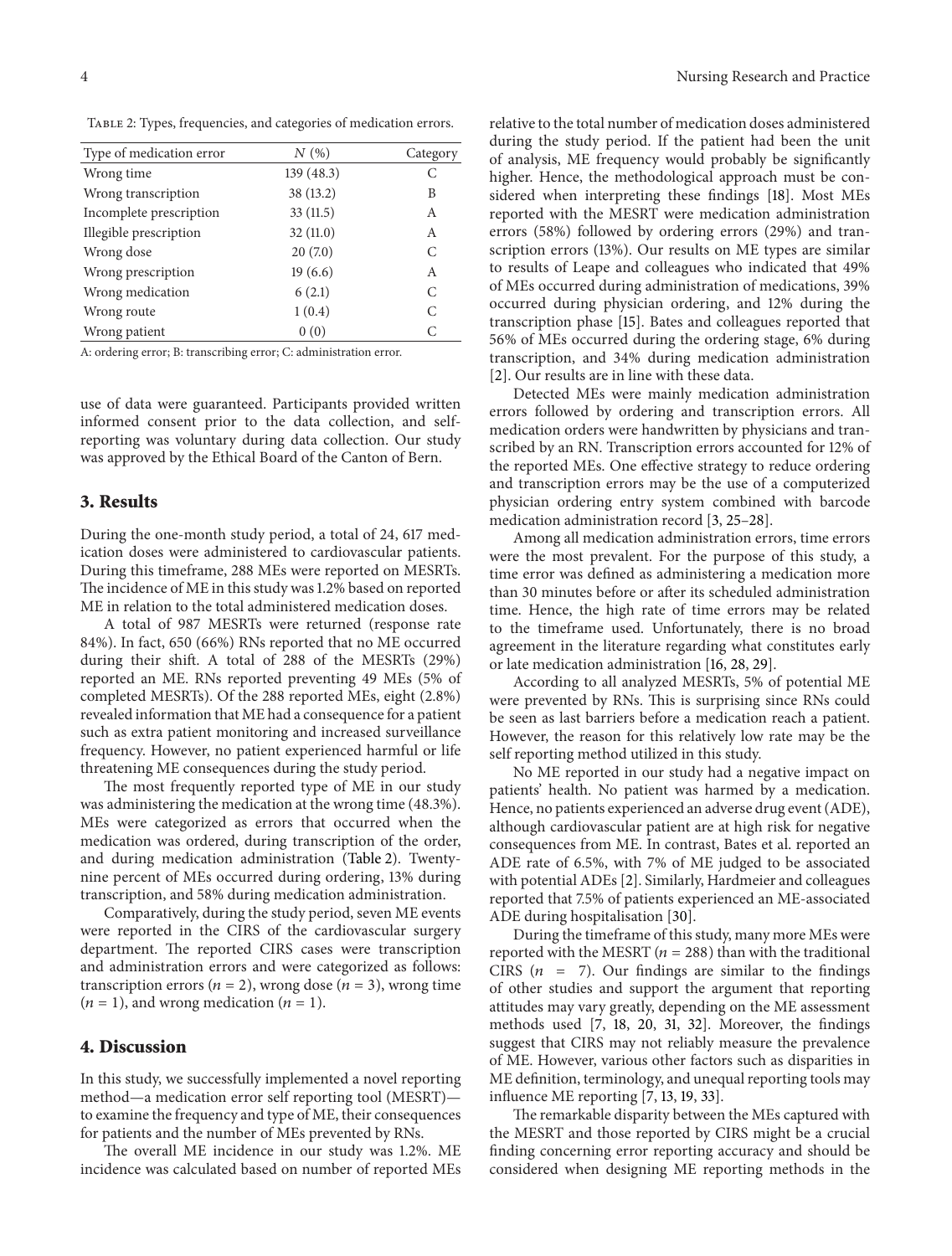future. Our data show that it is important to use simple reporting tools which facilitate ME reporting. Clearly defined ME reporting standards and measurement tools are needed to facilitate ME reporting and to ensure data accuracy [15, 31, 34].

The findings of this study suggest that our MESRT may facilitate ME reporting substantially. The MESRT we developed is easy to use, and it is clear for RNs what to report as an ME. No login into a computer system is required to complete a MESRT. Some RNs may have been concerned that by requiring computer login to report an ME through CIRS, reporting was not truly anonymous. The MESRT used in this study respects anonymous reporting rigorously. The standardized pocket size booklet allows an RN to anonymously report an ME right after its occurrence. By reporting the ME anonymously, fear of blame as a result of reporting an error can be avoided. This is pivotal because one of the overriding barriers to report adverse events is fear of blame and punishment, depending on the existing safety culture in an institution [35–39].

#### **5. Limitations**

Although this was the first study to systematically report ME in a Swiss cardiovascular hospital setting with a new ME reporting method, potential limitations have to be considered. First, the study was conducted over a short period of time which may not have been representative of usual medication error events. Second, the reporting of ME with a customized MESRT may represent some degree of underreporting due to the fact that not all MEs are consciously detected by RNs. In addition, medication omission errors and administering unauthorized drugs were not captured by the MESRT. Finally, the results must be carefully interpreted. All of the nurses worked in one cardiovascular surgery department. Findings may, therefore, not be generalized to other units and hospitals. However, our study does provide a snapshot of ME within a given period of time and suggests that rates are probably much higher than those detected by CIRS. This study should be replicated within a larger sample and over a longer period of time in acute care settings. Despite its limitations, this study demonstrated the successful use of a novel ME reporting method that could provide insights into the occurrence of ME and provide a basis for reviewing medication safety procedures.

#### **6. Conclusions**

The results of this study are a novelty for Switzerland since data on ME are sparsely available in Switzerland, and data from cardiovascular departments are—to our knowledge nonexistent so far. Therefore, this is the first Swiss study that utilized a specific MESRT to collect ME data.

During a one-month data collection period, 987 MESRTs were completed. Overall, 288 MEs were reported by RNs. Relative to the total number of doses on medication administered during the time period of this study, the incidence of ME was 1.2%.

Surprisingly, our novel approach had the potential to detect significantly more MEs than the hospital CIRS. The high response rate suggests that this new ME reporting tool, for at least short-term monitoring, may be a very effective approach to detect, report, and describe ME. The MESRT we developed is a simple tool for RNs that appears to be an acceptable method of reporting medication error events. It detected many more MEs than usual incidence reporting systems. Future studies should examine its utility in a larger sample of nurses conducted over a longer period of time in multiple hospitals and in combination with other medication assessment methods such as direct observation. With respect to further studies, it will be of great value to expand the MESRT with more items asking about, for example, omission errors and administration of unauthorized drugs.

#### **Conflict of Interests**

The authors clearly declare that they have no conflicts of interests at all.

### **Authors' Contribution**

K. Küng designed and carried out the study, developed the MESRT, performed the statistical analysis, supervised the data collection, and drafted the paper. R. Schwendimann, B. Wittwer, and S. Engberg reviewed the MESRT before use. Furthermore, R. Schwendimann and S. Engberg participated in the conception and design of the work and contributed methodological expertise. Moreover, R. Schwendimann, B.Wittwer, S. Engberg, N. Zimmermann, and T. Carrel reviewed the paper, and approved the final version.

#### **References**

- [1] P. Aspden, I. Institute of Medicine, Committee on, and E. Preventing Medication, *Preventing Medication Errors*, National Academies Press, 2007.
- [2] D. W. Bates, D. J. Cullen, N. Laird et al., "Incidence of adverse drug events and potential adverse drug events: implications for prevention," *Journal of the American Medical Association*, vol. 274, no. 1, pp. 29–34, 1995.
- [3] D. W. Bates, L. L. Leape, and S. Petrycki, "Incidence and preventability of adverse drug events in hospitalized adults," *Journal of General Internal Medicine*, vol. 8, no. 6, pp. 289–294, 1993.
- [4] D. W. Bates, E. B. Miller, D. J. Cullen et al., "Patient risk factors for adverse drug events in hospitalized patients. ADE Prevention Study Group," *Archives of Internal Medicine*, vol. 159, no. 21, pp. 2553–2560, 1999.
- [5] L. L. Leape, "Preventing adverse drug events," *American Journal of Health-System Pharmacy*, vol. 52, no. 4, pp. 379–382, 1995.
- [6] L. L. Leape, T. A. Brennan, N. Laird et al., "The nature of adverse events in hospitalized patients. Results of the Harvard Medical Practice Study II," *The New England Journal of Medicine*, vol. 324, no. 6, pp. 377–384, 1991.
- [7] M. Lisby, L. P. Nielsen, B. Brock, and J. Mainz, "How are medication errors defined? A systematic literature review of definitions and characteristics," *International Journal for Quality in Health Care*, vol. 22, no. 6, pp. 507–518, 2010.